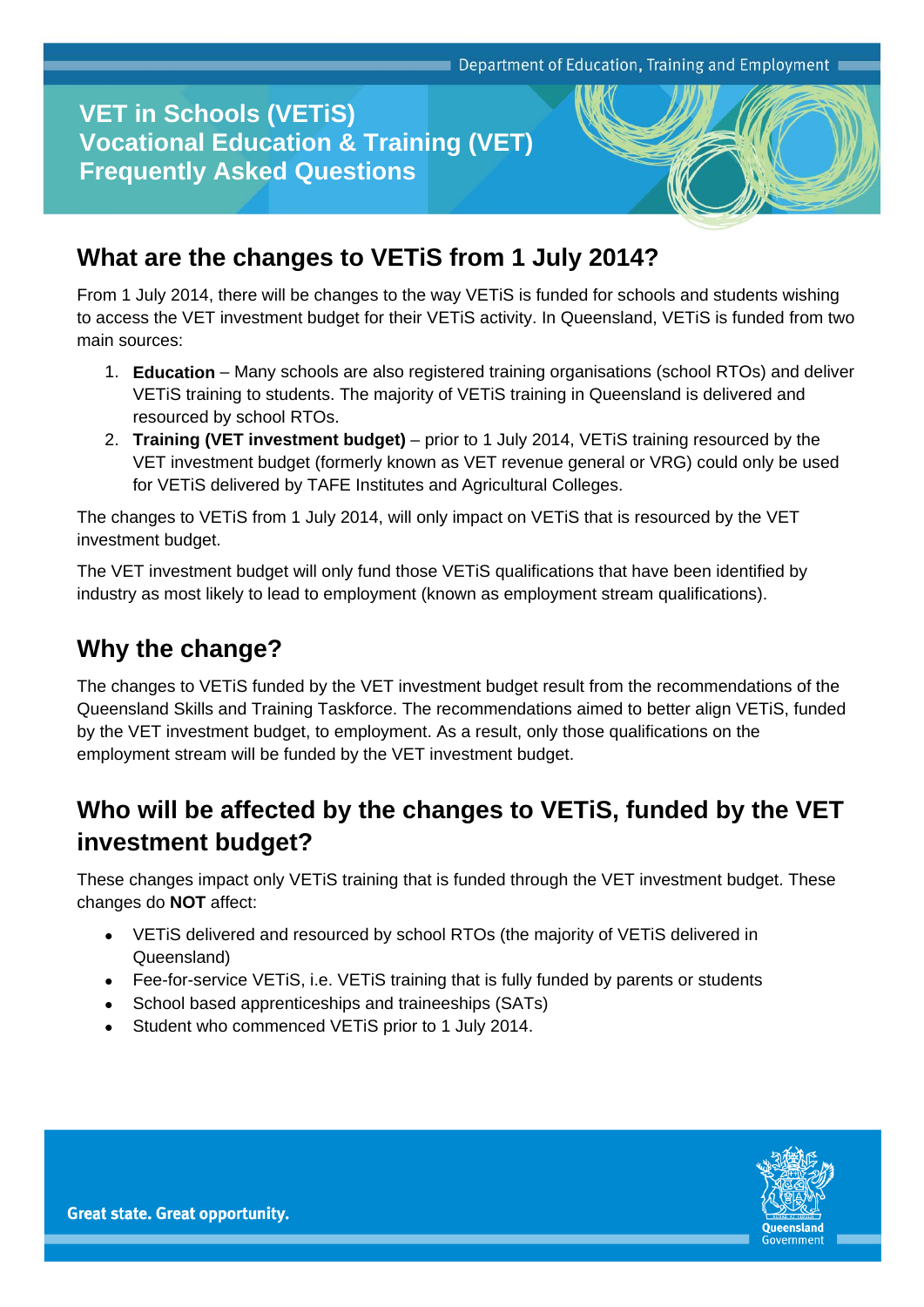### **Will students still be able to undertake any VETiS qualification?**

Yes. Students undertaking VETiS, which is resourced and delivered by a school RTO, or self-funded VETiS, can still undertake any qualification across a range of industries. Students who complete a certificate III level qualification at school are still eligible to access further Queensland Government subsidised training post-school such as Year 12 fee-free training and the Certificate 3 Guarantee.

Students undertaking VETiS, which is resourced by the VET investment budget, will be funded to complete one employment stream qualification at the certificate I or II level.

### **Why are there no certificate III qualifications on the employment stream list?**

The removal of certificate III qualifications from the employment stream list, which only affects VETiS funded by the VET investment budget, was in recognition that the best pathway to employment for school students completing certificate III level qualifications is through participation in a school-based apprenticeship or traineeship.

The VET investment budget provides access to and funding for certificate III level qualifications for students post-school through Year 12 fee-free training and the Certificate 3 Guarantee.

Students can still complete certificate III qualifications that are delivered and resourced by school RTOs. In addition, industry has the opportunity to submit an [Industry Proposal Funding Submission](http://training.qld.gov.au/training-organisations/funded-programs/vetis.html) for funding of qualifications not listed on the employment stream, where a need is identified in a particular location and employment opportunities for VETiS graduates is guaranteed.

# **Can schools choose any RTO for VETiS training, which is funded by the VET investment budget?**

From 1 July 2014, VETiS training, funded by the VET investment budget, will be fully contestable. This now enables schools to partner with a greater choice of training providers. Schools using the VET investment budget can choose any RTO that is approved by the Department of Education, Training and Employment (DETE) as a pre-qualified supplier. Funding is paid directly to the chosen RTO on submission of the student's validated training data.

## **Are school registered training organisations eligible to become a pre-qualified supplier for delivery of VETiS?**

No. School RTOs are not eligible to become a pre-qualified supplier for the delivery of VETiS, funded by the VET Investment due to real or perceived conflicts of interest that would arise, namely:

- potential to cost shift between the Education and VET investment budgets, where existing VETiS activity resourced by the school can be transitioned to funding for the school RTO under the VET investment budget, creating additional government expenditure with no additional training outcomes
- potential for conflict in the role of supporting students, as under the VETiS arrangements funded by the VET investment budget, the final choice of RTO and arrangements for enrolment with the selected RTO should be made by the school, in consultation with students and their parents, and this role may conflict with the objectives of a school RTO.